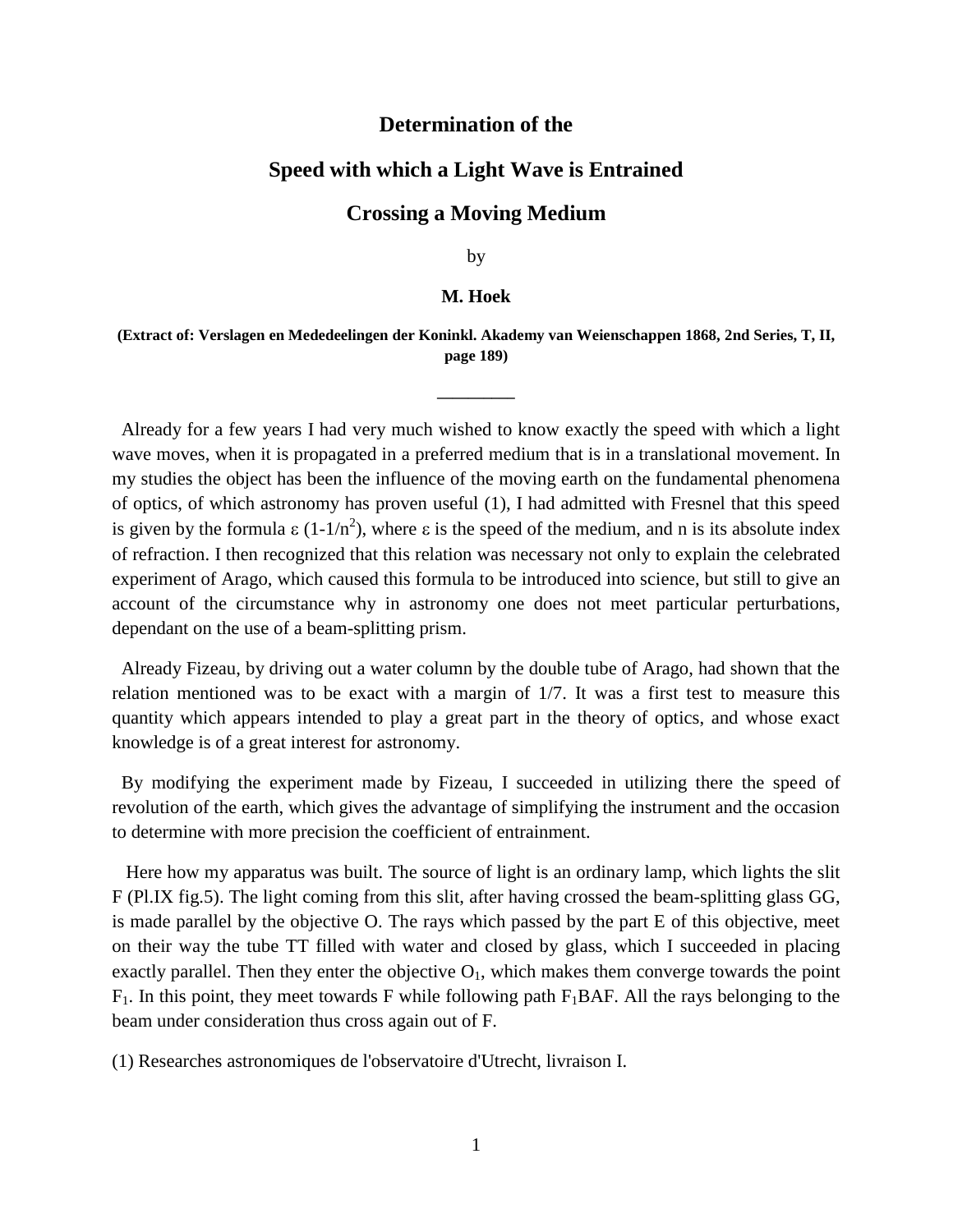

Another beam follows the opposite path. From A until past B it is propagated by the air, and it is only with the return that it meets tube TT. But before crossing out of F, all the light which traversed the apparatus meets the beam-splitter glass GG, which reflects a part of it towards f. This portion enters by the slit f the collimator C, it again is made parallel, analyzed by a prism P and is studied by means of the lens L.

 It is obvious that in such an apparatus, as long as it is in rest, there is optical equivalence of the paths. But the phenomenon is more complicated as soon as apparatus begins a translating movement.

Let us admit that this movement has in direction A B, as the arrow in the figure indicates; each of the two beams is then continuously pulled by the mediums in which it is propagated. However one will have little trouble to recognize that, all being symmetrical in the apparatus, there is destruction of these effects in so far as they depend on the objectives. Indeed, the two rays test disturbances equal in parts A and E of the objective O, and of the same in the parts B and D of the  $O_1$  objective. There is not gives any cause of delay there; it remains us, consequently, only to consider the influence of tube TT.

 In this part of the apparatus, one of the beams is propagated in the direction of the moving earth, the other in a direction opposed to this movement. For one of them there is profit, for the other a loss. The equivalence of paths  $FEDF_1BAF$  and  $FABF_1DEF$  now gone, there should be a delay, and the spectrum must thus show black bands for any species of light whose half-length of wave is understood in this delay an odd number of times.

Here is my first experiment.

 The experiment having been carried out, no band were shown. I initially studied my apparatus to make sure that there were no imperfections which hid the phenomenon. I modified it in several ways. I successively replaced of them all the various parts by others more perfect and corrected carefully, until using glasses of 1.3 and 2 meters focal distance. Lastly, I sought a combination which enabled me to reject the beam-splitting glass GG, waited until the light coming from only one point, after having crossed such a glass, seems to be part of several points belonging to an ellipsoid of revolution. Figure 6 represents such a combination.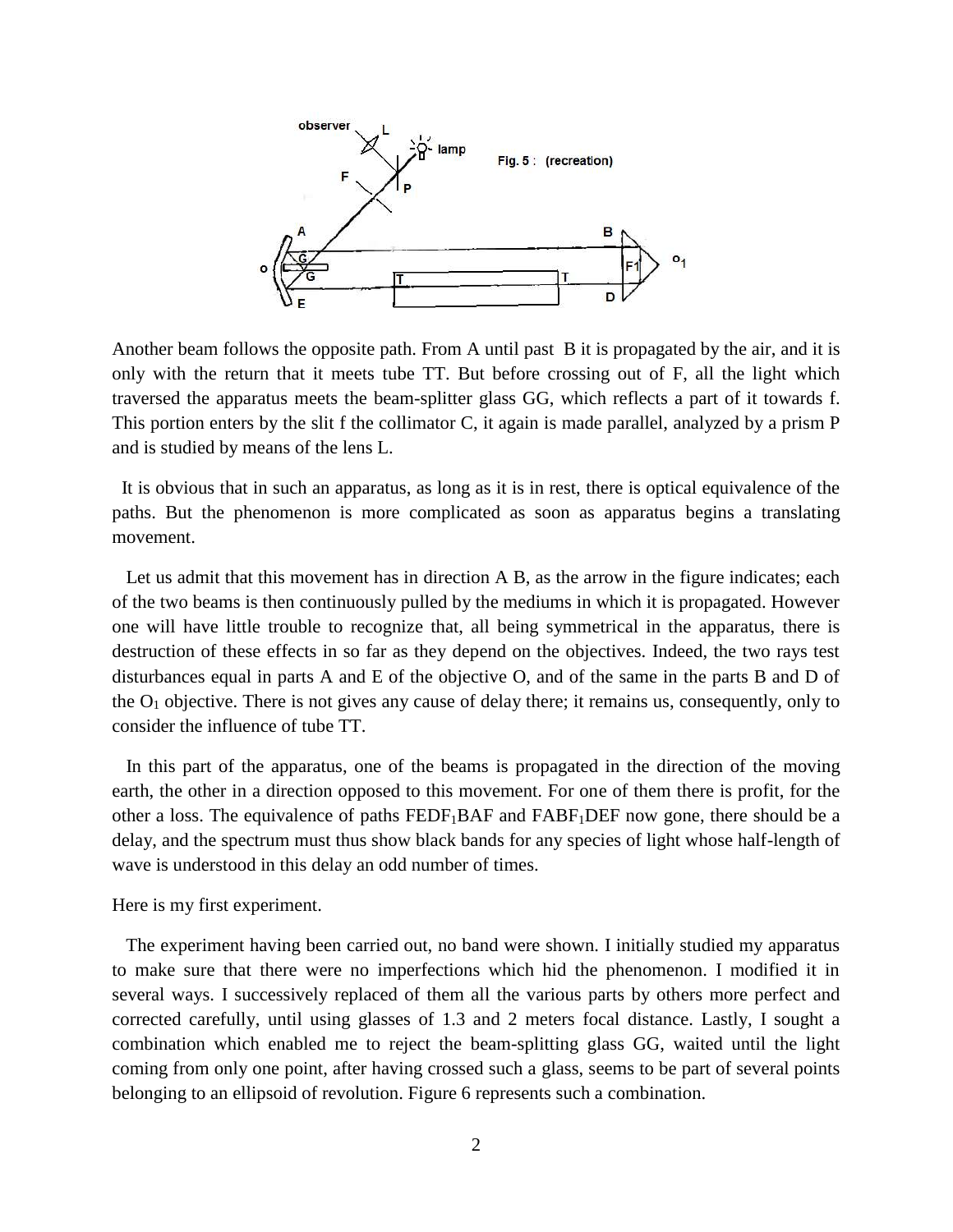The light coming from the slit F is made parallel by the objective a, and reflected partly towards b by an equilateral prism p q, whose face p is blackened. After having crossed in the point C, it is again made parallel by O, and traverses the remainder of the apparatus as in figure 5. On its return, after having passed the point C and the objective B, the light meets the prism. A part enters there by refraction, and, though weak, this portion gives enough of a perceptible spectrum to be examined by means of the lens L.

 I will not need to add that the position of the instrument as well as the hours and dates of the experiments were selected so that the influence of the moving earth should have been felt.

 Always the same result, no band was visible. This negative result having been found without a doubt for me, I dealt with the theoretical consequences, and I recognized that it completely confirms the coefficient of entrainment of Fresnel.

Let us admit that all the apparatus A B C has a movement of which speed either  $\varepsilon$ , and of which direction or B C, i.e. that of the arrow. Let us name the distances A B= L and B C = d, speeds of light  $\lambda$  in water,  $n\lambda$  in the air. We will have:

| $1^{\circ}$ . | Actual speed of light $\ldots$ $\ldots$ $\equiv$ $\lambda + q$                                                      |
|---------------|---------------------------------------------------------------------------------------------------------------------|
|               | Speed of tube $\ldots \ldots \ldots = \varepsilon$                                                                  |
|               | Relative speed of light $\dots \dots = \lambda + q$ –                                                               |
|               | time for light to                                                                                                   |
|               | time for light to<br>traverse the tube $\ldots \ldots \ldots \ldots \ldots \ldots \frac{L}{\lambda + q - \epsilon}$ |
| $2^{\circ}$ . | Speed of light in the air $\ldots = n \lambda$                                                                      |
|               | Speed of mirror $\equiv$ $\varepsilon$                                                                              |
|               | Relative speed $\ldots \ldots \ldots = n \lambda - \epsilon$                                                        |
|               | time for the light to traverse<br>distance BC $\ldots \ldots \ldots \ldots \frac{1}{n} = \frac{1}{n}$               |
| 3°.           | Speed of light in the air $\equiv n \lambda$                                                                        |
|               | Speed of point A $\dots \dots = s$                                                                                  |
|               | Relative speed $= n \lambda + \epsilon$                                                                             |
|               | Time necessary to return<br>to point A $\ldots \ldots \ldots \ldots$                                                |
|               |                                                                                                                     |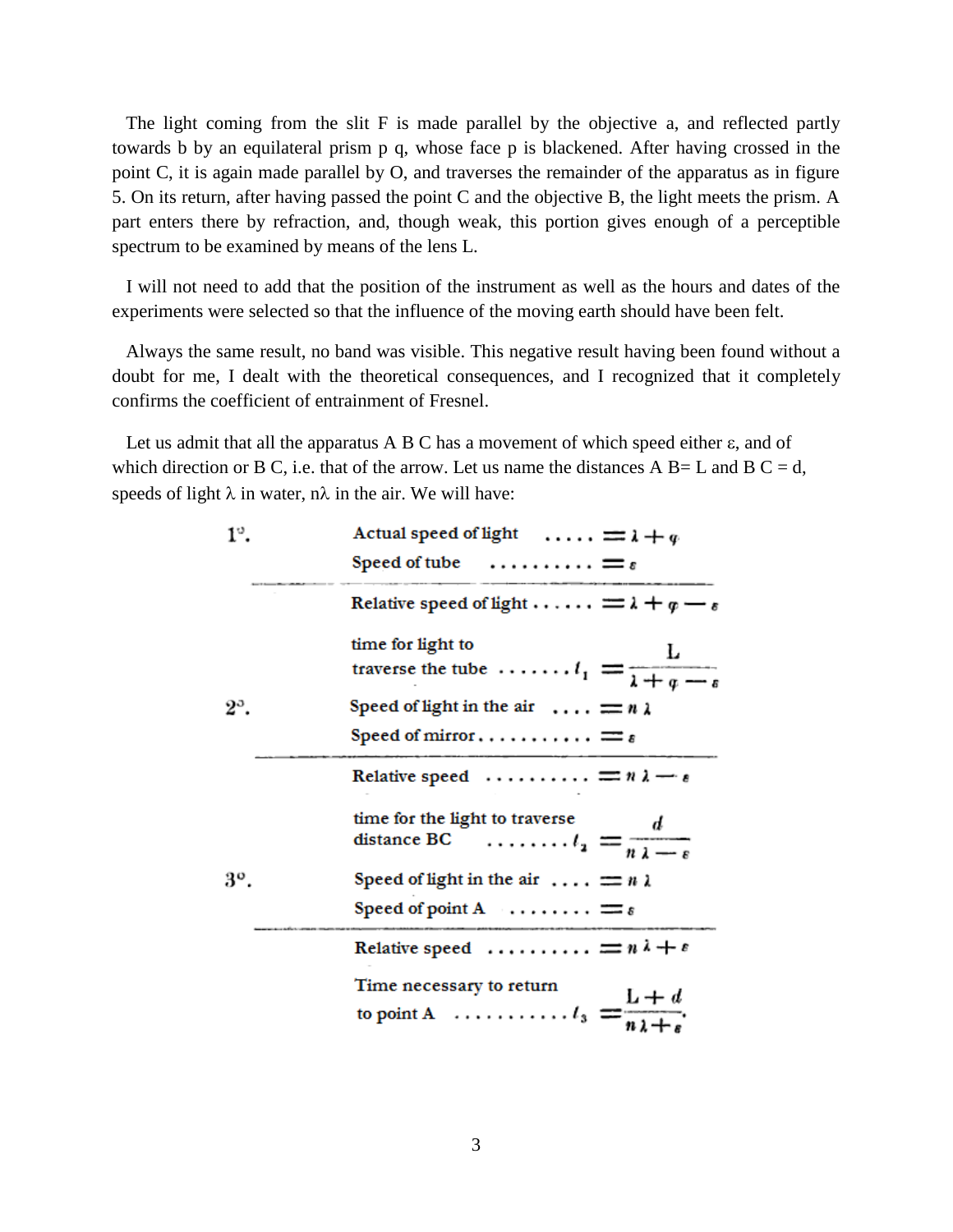Which gives:

$$
t_1 + t_2 + t_3 = \frac{L}{\lambda + \varphi - \varepsilon} + \frac{d}{\mu \lambda - \varepsilon} + \frac{L + d}{\mu \lambda + \varepsilon} = T_1 \dots \dots (1)
$$

In second bond, one can wonder what is the time necessary so that the light is propagated in the air of A and C, that it reconsiders its steps to meet have B the tube filled with water, then that it crosses this tube and reaches point A. By operating same manner, and by admitting the same translational movement, one will find:

$$
t_4+t_5+t_6=\frac{L+d}{n\,\lambda-s}+\frac{d}{n\,\lambda-s}+\frac{L}{\lambda-\varphi+s}=\mathrm{T}_2\ldots\ldots(2)
$$

So that there is no delay it is necessary to have only  $T1-T2 = 0$ , which makes it possible to calculate  $\varphi$ . We get:

$$
L\left(\frac{1}{\lambda+(\varphi-\varepsilon)}-\frac{1}{\lambda-(\varphi-\varepsilon)}\right)+d\left(\frac{1}{n\lambda-\varepsilon}-\frac{1}{n\lambda+\varepsilon}\right)+
$$
  
+ 
$$
(L+d)\left(\frac{1}{n\lambda+\varepsilon}-\frac{1}{n\lambda-\varepsilon}\right)=0.(3)
$$
  
or  

$$
L\left(\frac{2(\varphi-\varepsilon)}{\lambda^2-(\varphi-\varepsilon)^2}\right)+L\left(\frac{2\varepsilon}{n^2\lambda^2-\varepsilon^2}\right)=0.\dots...(4)
$$
  
or  

$$
(\varphi-\varepsilon)(n^2\lambda^2-\varepsilon^2)+\varepsilon[\lambda^2-(\varphi-\varepsilon)^2]=0,
$$

finally, by neglecting the quantities of the second order, i.e. 
$$
\varepsilon^2
$$
 compared to  $n^2\lambda^2$  and  $(\varphi - -\varepsilon)^2$  per carry-forward with  $\lambda^2$ ,

The resulting negative result from this experiment provides a new demonstration of the known factor.

But there is more. One can say according to this experiment that this factor must be very-exact. To show this point one can reason in the following way. If  $\varphi$  had had zero value one would have found according to the formula (3) a delay

$$
T_1 - T_2 = L \frac{2 \epsilon}{\lambda^2 - \epsilon^2} - L \frac{2 \epsilon}{n^2 \lambda^2 - \epsilon^2}
$$